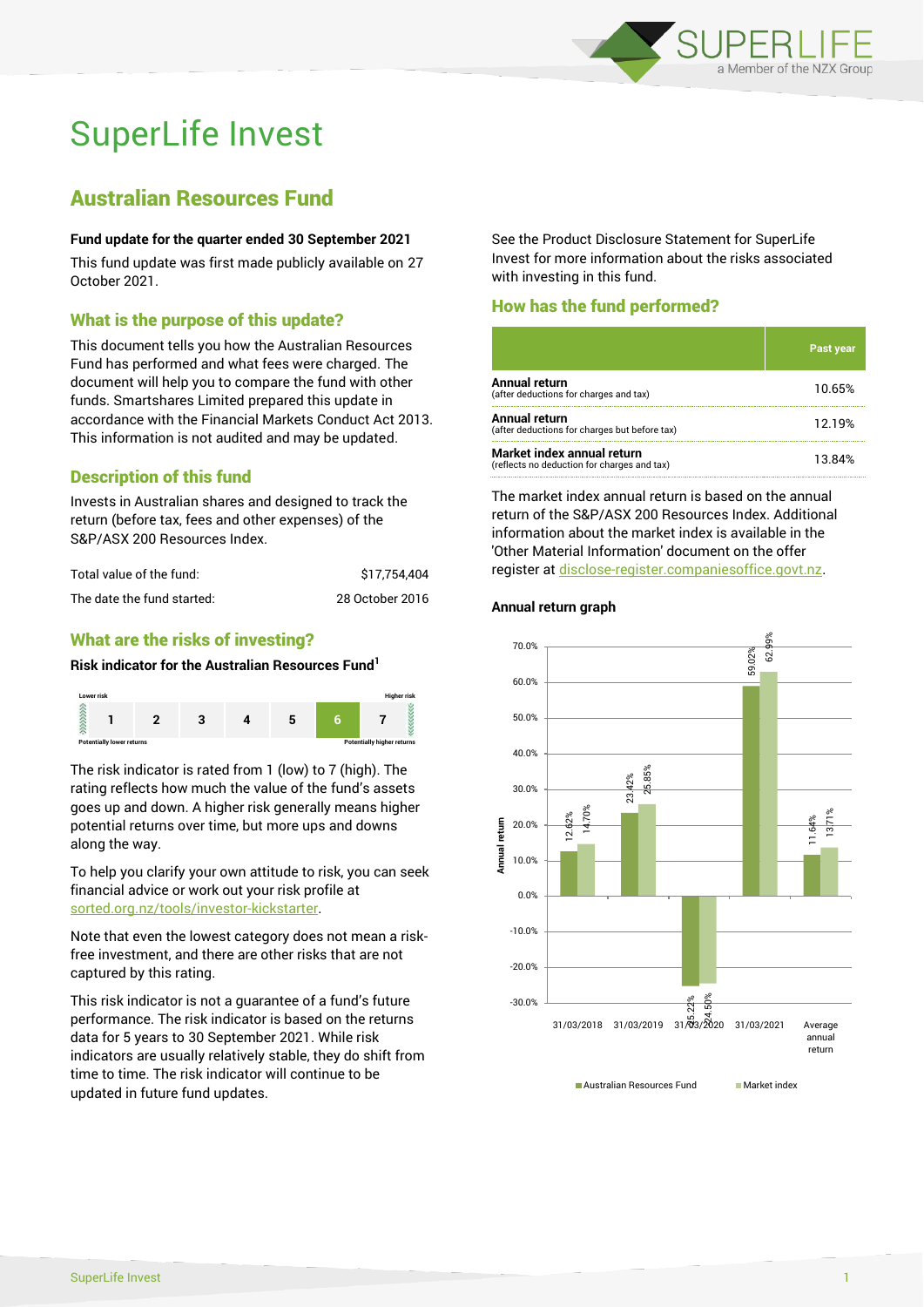

This shows the return after fund charges and tax for each year ending 31 March since the fund started. The last bar shows the average annual return since the fund started, up to 30 September 2021.

**Important:** This does not tell you how the fund will perform in the future.

Returns in this update are after tax at the highest prescribed investor rate (PIR) of tax for an individual New Zealand resident. Your tax may be lower.

## What fees are investors charged?

Investors in the Australian Resources Fund are charged fund charges. In the year to 31 March 2021 these were:

|                                                       | % per annum of fund's<br>net asset value |  |
|-------------------------------------------------------|------------------------------------------|--|
| <b>Total fund charges</b>                             | 0.49%                                    |  |
| Which are made up of:                                 |                                          |  |
| <b>Total management and administration</b><br>charges | በ 49%                                    |  |
| Including:                                            |                                          |  |
| Manager's basic fee                                   | 0.48%                                    |  |
| Other management and<br>administration charges        | 0.01%                                    |  |
| Other charges                                         | Dollar amount per investor               |  |
| Administration fee                                    | з<br>\$12 per annum                      |  |

Investors may also be charged individual action fees for specific actions or decisions (for example, if an investor has a financial adviser and has agreed to pay a fee to the adviser for providing financial advice). See the Product Disclosure Statement for SuperLife Invest for more information about those fees.

The fees set out above include GST where applicable.

Small differences in fees and charges can have a big impact on your investment over the long term.

## Example of how this applies to an investor

Jess had \$10,000 in the fund at the start of the year and did not make any further contributions. At the end of the year, Jess received a return after fund charges were deducted of \$1,065 (that is 10.65% of her initial \$10,000). Jess paid other charges of \$12. This gives Jess a total return after tax of \$1,053 for the year.

### What does the fund invest in?

#### **Actual investment mix**

This shows the types of assets that the fund invests in.



#### **Target investment mix**

This shows the mix of assets that the fund generally intends to invest in.

| <b>Asset Category</b>        | <b>Target asset mix</b> |
|------------------------------|-------------------------|
| Cash and cash equivalents    |                         |
| New Zealand fixed interest   |                         |
| International fixed interest |                         |
| Australasian equities        | 100.00%                 |
| International equities       |                         |
| Listed property              |                         |
| Unlisted property            |                         |
| Commodities                  |                         |
| Other                        |                         |